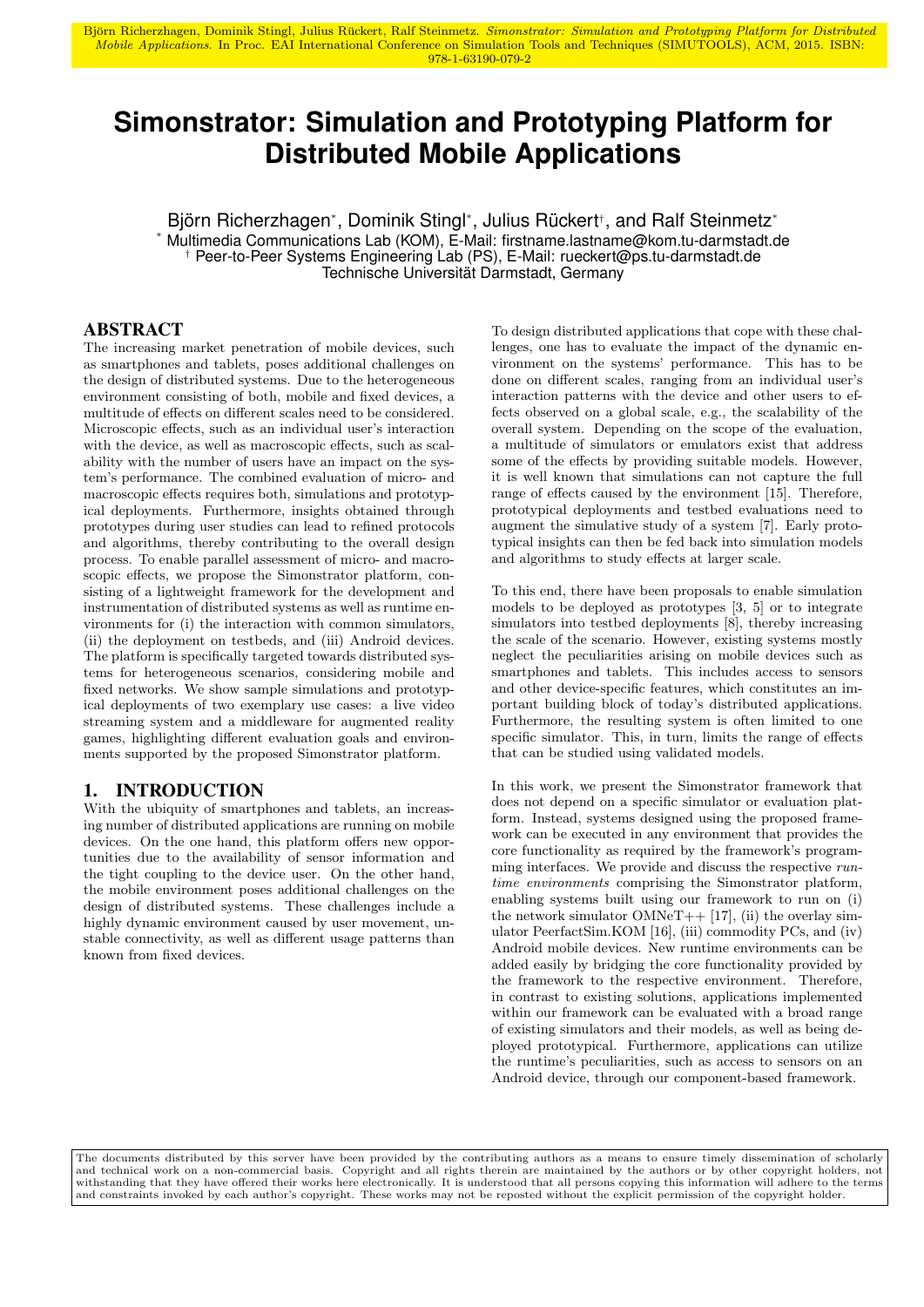We study the applicability of the Simonstrator platform for two exemplary use cases: a distributed live video streaming system and augmented reality gaming. Insights from early prototypes of the augmented reality game are used to define important properties of the middleware design. Based on the players' movement and interaction patterns during a field study, the applicability of local ad hoc event dissemination is assessed. Subsequently, simulations enable fast assessment of a number of protocols suitable for the scenario. Due to the Simonstrator platform, these protocols can then be utilized in the prototype without any changes to the code. The insights gained from early prototypes stress the importance of combined prototypical and simulative evaluation.

The remainder of this paper is structured as follows. Section 2 details the Simonstrator platform, consisting of the Simonstrator framework and runtime environments. Two exemplary use cases for our platform are discussed in Section 3, highlighting its usage on mobile devices and simulators for two sample scenarios with distinct evaluation goals. Section 4 contains relevant related work. Section 5 concludes the paper and illustrates possible directions for future work.

## 2. PLATFORM ARCHITECTURE

The Simonstrator platform consists of two main building blocks, as illustrated in Figure 1. The Simonstrator framework represents the central building block of the platform (cf. Section 2.1), providing the base abstractions to be used by the distributed system. The framework is complemented by a set of runtime environments (cf. Section 2.2) that enable the deployment of applications in different environments. With our Simonstrator platform we follow the concept introduced by Galuba et al. with ProtoPeer [5] by providing time and network related functions through our framework. However, in contrast to ProtoPeer, the Simonstrator framework also includes access to sensors commonly used by today's distributed applications (e.g., location) as well as other communication methods (e.g., Bluetooth). Furthermore, it enables loose coupling of components, thereby allowing platform components to utilize protocol and application components and vice-versa.

The provided runtime environments enable code execution on Android devices, on common network simulators, and on a wide range of Java-based platforms. The architecture is realized with the Java programming language due to its high outreach on fixed and mobile (Android) platforms. In the following, the building blocks of the Simonstrator platform are discussed in detail.

## 2.1 The Simonstrator Framework

The Simonstrator framework can be divided into two conceptional layers, as indicated in Figure 1. The foundation for applications and systems built around the framework is the central scheduling abstraction. Here, representations for absolute and relative time are provided, enabling derived concepts such as events and operations. Furthermore, this layer includes instrumentation-related interfaces (c.f. Sec. 2.1.2) to capture relevant data from the conducted experiments for debugging or a subsequent evaluation. The application itself is composed out of different components utilizing these core abstractions. Components provide platform- or applicationspecific functionality. By combining multiple components



Figure 1: Overview of the Simonstrator platform consisting of the core framework and a set of runtime environments.

within a host, complex distributed applications are realized (c.f. Sec. 2.1.3). Please note that real-world code examples as well as additional documentation of the framework are provided in our public project repositories<sup>1</sup> and are omitted in this paper for brevity.

#### *2.1.1 Time, Events, and Operations*

To enable repeatable and deterministic executions of simulations, access to time as well as functionality related to threading and scheduling needs to be encapsulated. The framework allows the retrieval of the current time as well as relative time calculations required for delayed execution of tasks. Instead of creating and maintaining own threads for concurrent, delayed, or periodic execution of specific tasks, events and operations are created and scheduled through the framework. Using the aforementioned abstraction of time, an event is scheduled as shown in Listing 1. Once the event is due for execution, the provided event handler is notified. Depending on the runtime environment, deterministic execution order of events is guaranteed (cf. Sec. 2.2).

```
Listing 1: Event scheduling and timing abstractions.
```

```
EventHandler handler = new EventHandler () {
  public void eventOccurred ( Object content ,
     int type ) {
// [do something ]
  }
}
Event . scheduleWithDelay (10* Time . SECOND ,
    handler, null, 0);
```
While events are a reasonable abstraction for one-shot actions, most distributed systems rely on operations that represent an abstraction for an *action*  $\rightarrow$  reaction type of interaction. Consider a simple request and reply case, where the sender of a message waits (i) for a reply to process it or (ii) reacts to a timeout beforehand. To maintain the state of the request (i.e., the timeout as well as the information contained in the request), isolation within a dedicated thread is desired. The concept of operations helps to realize

<sup>1</sup> https://dev.kom.e-technik.tu-darmstadt.de/gitlab/ maki/simonstrator-api. Parts of the platform are not available publicly; please contact the authors for full access.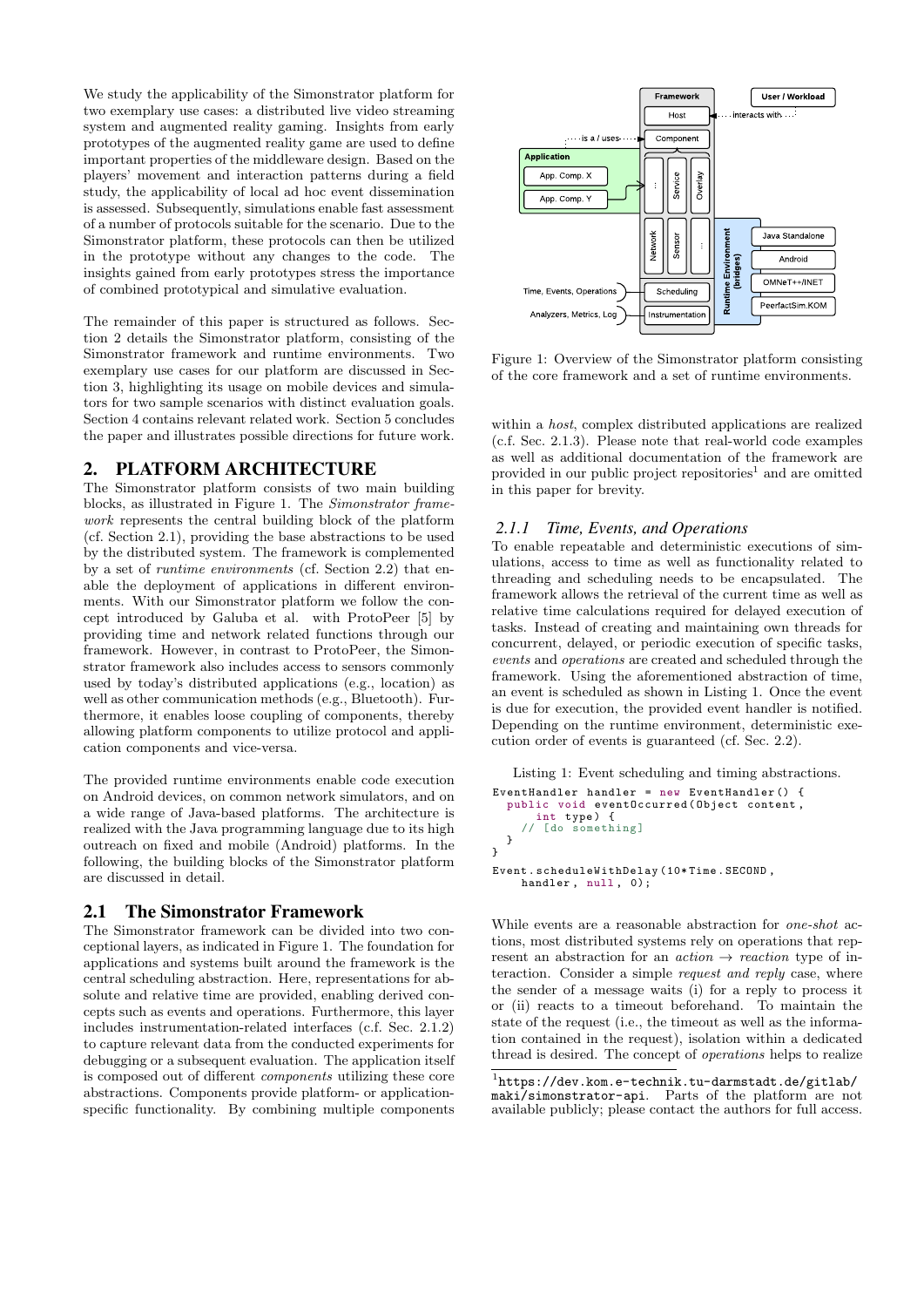these types of scenarios by providing an intuitive, threadlike programming interface on top of events. In contrast to the abstraction achieved through single events, this enables a separation of concerns while simultaneously guaranteeing determinism and avoiding common concurrency issues. Last but not least, generators for random numbers are provided through the framework to enable deterministic seeding of experiments in simulation scenarios.

#### *2.1.2 Instrumentation*

Instrumentation constitutes an inevitable step during both, prototypical and simulative evaluation to output data for debugging and analysis. The Simonstrator framework provides access to platform-independent logging, using a simple wrapper that mimics Apache's popular Log4j framework. While logging is helpful during development and debugging, it is not suitable for full evaluation of a system. For this reason the Simonstrator framework offers two different concepts to ease the evaluation of an examined system: push-based analyzers and pull-based metrics.

Analyzers are directly triggered by the evaluated system and are application specific. Consider a distributed video streaming system: to assess its performance, one has to capture stalling events, where the user playback is interrupted due to empty buffers. A PlaybackAnalyzer interface would include methods such as onStall and onResume that are called by the streaming system as soon as such events occur. The actual implementation of the analyzer is up to the runtime environment, enabling a broad range of use cases due to the respective runtime capabilities. In simulations, analyzers often rely on global knowledge to compute performance figures based on the whole system's state. The simulator version of the analyzer could, for example, consider the current overlay topology using global knowledge to examine the root cause of the empty buffer. During prototypical deployments, where global knowledge cannot be used, analyzers can annotate events with platform-specific data. In the streaming example, this could be information about the video provided by the media player, indicating short-lived increases in the bitrate due to a scene change in the video.

Listing 2: Retrieval and usage of custom analyzers.

|                          |  |  | PlaybackAnalyzer a = Monitor.getAnalyzer(  |  |
|--------------------------|--|--|--------------------------------------------|--|
| PlaybackAnalyzer.class); |  |  |                                            |  |
|                          |  |  | a.onResume([]); //Analyzer-specific method |  |

By relying on platform-specific implementations of analyzers, each implementation can utilize the knowledge and tools of the respective platform at best. This enables evaluations with different scopes and goals to be conducted within the platform of choice through a single, unified instrumentation interface. The Simonstrator framework creates transparent proxies in case (i) the runtime provides multiple analyzers implementing the same interface, or (ii) the runtime provides no implementation of the analyzer. This enables simple analyzer retrieval and usage as shown in Listing 2.

In contrast to the application-specific analyzers, metrics are passive probes that provide access to system state. They implement a common interface as shown on the upper left-hand side in Figure 2, enabling retrieval of the current value as



Figure 2: Concept of push- and pull-based instrumentation. Pull-based instrumentation uses the unified metric interface, whereas push-based instrumentation relies on applicationspecific analyzers.

well as a boolean indicating whether the probe's value can be considered valid. In the aforementioned example of a video streaming system, the current size of the playout buffer in terms of video chunks can be exported as a metric. The common interface, which is implemented by relevant metrics of a developed application (e.g., Metric <A> and Metric <B>), enables a set of automated processing and analyzing steps depending on the runtime environment. Utilizing a simulator's visualization capabilities to show an application's metrics can be easily achieved by bridging the metrics to the respective visualization tools of the simulator. During the development and debugging phases the concept of metrics provides vital insights into the system's current state. While metrics usually export numerical (or binary) states, they can be used to provide access to any kind of object, including application specific state containers. However, in this case, processing steps for the respective types need to be provided by the application developer, as the default set of processing steps are only defined for numerical values. Metrics and analyzers can be combined: this way, metrics can be processed upon specific actions triggered by an analyzer rather than solely based on periodic polling. This closely follows the concept of annotated data, but is more powerful when it comes to more complex analyzing steps involving the correlation of multiple probes. Following the design principles of the Simonstrator platform, one can bridge analyzers and metrics to the respective runtime's built-in functionality, for example metric visualization in simulators or logging capabilities on Android. This is further discussed in Section 2.2.

## *2.1.3 Hosts and Components*

An individual device is modeled as a host within the Simonstrator framework. The host acts as container for any number of components. The composition of those components determines the host's functionality within the distributed system, comprising (i) the own developed components, (ii) already existing components from third parties, as well as (iii) components from the chosen runtime environment. Composition can be done during initialization or runtime, as components can request other registered components via the host.

One potential composition of a full streaming system is shown in Figure 3. In the example, an application developer defines the Streaming component interface and provides the respec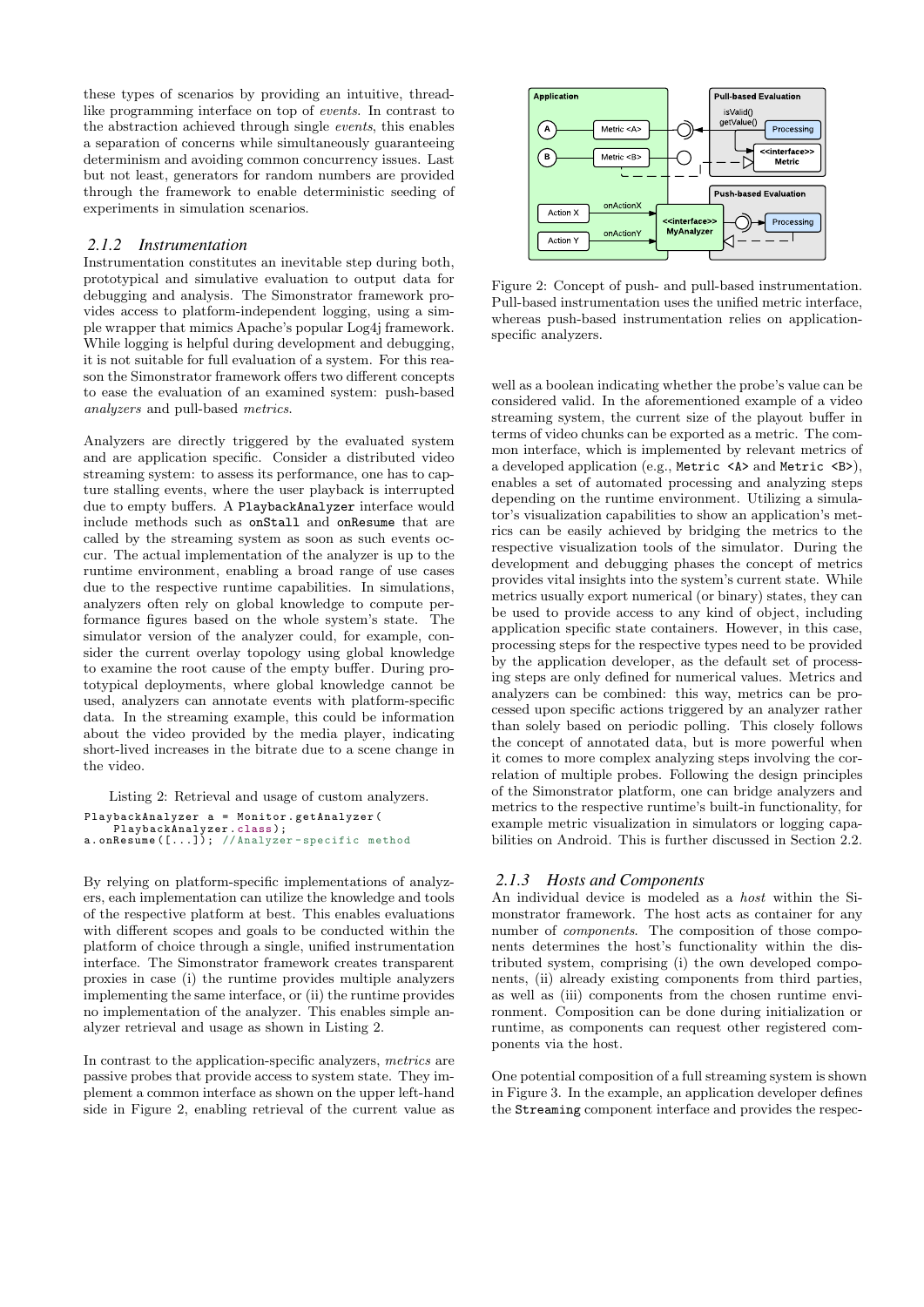tive implementation called System X, which is based on the defined interface. System X utilizes a generic publish/subscribe component as defined in the framework, with one implementation of the component being provided by the current runtime environment (System Y). Listing 3 shows the corresponding registration and binding calls to enable utilization of the publish/subscribe system within the streaming component. Both components utilize runtime environment components providing transport and network layer functionality. The specific realization of the pub/sub component furthermore utilizes a location sensor. Depending on the runtime environment, the location sensor component accesses real hardware (e.g., GPS on Android) or uses a movement model or data from a trace file.

Listing 3: Registration and retrieval of components.

```
// Pub/Sub registration ( during initialization )
PubSub systemY = new SystemY();
host . registerComponent ( systemY );
// Retrieval (in streaming component )
try {
PubSub ps = host . getComponent ( PubSub . class );
} catch ( ComponentNotAvailableException e) {
  // [exception handling]
}
```
This enables natural development of complex distributed applications by composing and utilizing functionality of different components. Additionally, the approach enables isolated evaluation of single components by using stubs for other components. In the example shown in Figure 3, System Y can be replaced with any other component implementing the Pub/Sub interface. Such a component can be provided by the application developer or by the respective runtime environment. This enables transparent integration of third party libraries and platform-specific services such as Google Cloud Messaging on Android, as well as integration of global knowledge-based stubs in simulators. While this concept is already well-known in software engineering, it is largely neglected when it comes to the development and evaluation of scientific prototypes.



Figure 3: Host for a video streaming system resulting from the composition of platform and application components.

Following the concept of components and in contrast to [5], we do not provide a single dedicated networking abstraction. Instead, networking functionality is also realized via

components. By providing a number of interfaces of different granularity within the framework, an application can, for example, first query for a MessageBasedTCP transport and relax the requirement to any kind of MessageBased transport in case of failure. This way, other network interfaces or transport protocols can be added easily to the framework and can then be utilized in the application code. Listing 4 illustrates binding and later usage of transport protocols. As first step, a network component is selected based on its name (or IP address), enabling support for multiple parallel network stacks. This is especially important to support applications for mobile devices, where multiple network interfaces are utilized (e.g., Bluetooth or Wi-Fi Direct for local communication and the cellular link for connections to a remote server). Protocol instances are created and listen for incoming messages on a given IP (and, thus, network interface) and port, invoking a message listener on each received message. Once the protocol is bound, it can be utilized as defined by the corresponding component interface. In the lower half of Listing 4, this is shown for the example of a MessageBased protocol. The component interface enables sending of messages in a send-and-forget manner by simply invoking send with the respective target address and a message object. For *request-reply* scenarios, it additionally provides the convenience functions sendAndWait and sendReply that mask the complexity of callback and timeout management for this common communication pattern.

Listing 4: Binding and usage of transport components.

```
// Initialization ( binding )
net = host . getNetworkComponent (). getByName (
     NetInterfaceName. WIFI);
MessageBased trans ;
try {
          = host.getTransportComponent ().getProtocol (
        UDP .class , net . getLocalInetAddress () , PORT );
  trans . setMessageListener ( listener );
} catch (ProtocolNotAvailableException e) {<br>// [exception handling]
      [exception handling]
}
// Usage ( send and forget )
trans.send (Message msg, NetID rcvNet, int rcvPort);<br>// Usage (request-reply scenario support)
trans . sendAndWait ( Message msg , NetID rcvNet ,
int rcvPort , ReplyCallback cb , long timeout );
```
All message-based transport interfaces operate on objects implementing the Message interface provided by the Simonstrator framework. The interface enforces the implementation of getSize, returning an estimation of the message size provided by the application developer. This method is used within simulation environments if actual payload is not required for the simulation model, thus avoiding serialization overhead and increasing scalability. In environments that need to consider real payloads, either for transmission or for calculation of the effective message size, the message object is serialized. This is further discussed in Section 3.1 for the use case of a live video streaming system. The Simonstrator framework relies on the Kryo library<sup>2</sup> for serialization. Using Kryo, an application developer may provide custom serializers using Java annotations. However, default handling within Kryo ensures out of the box serialization of classes with significant performance increases and reduced overhead when compared to the default Java serialization.

<sup>2</sup>Available under the BSD license at https://github.com/ EsotericSoftware/kryo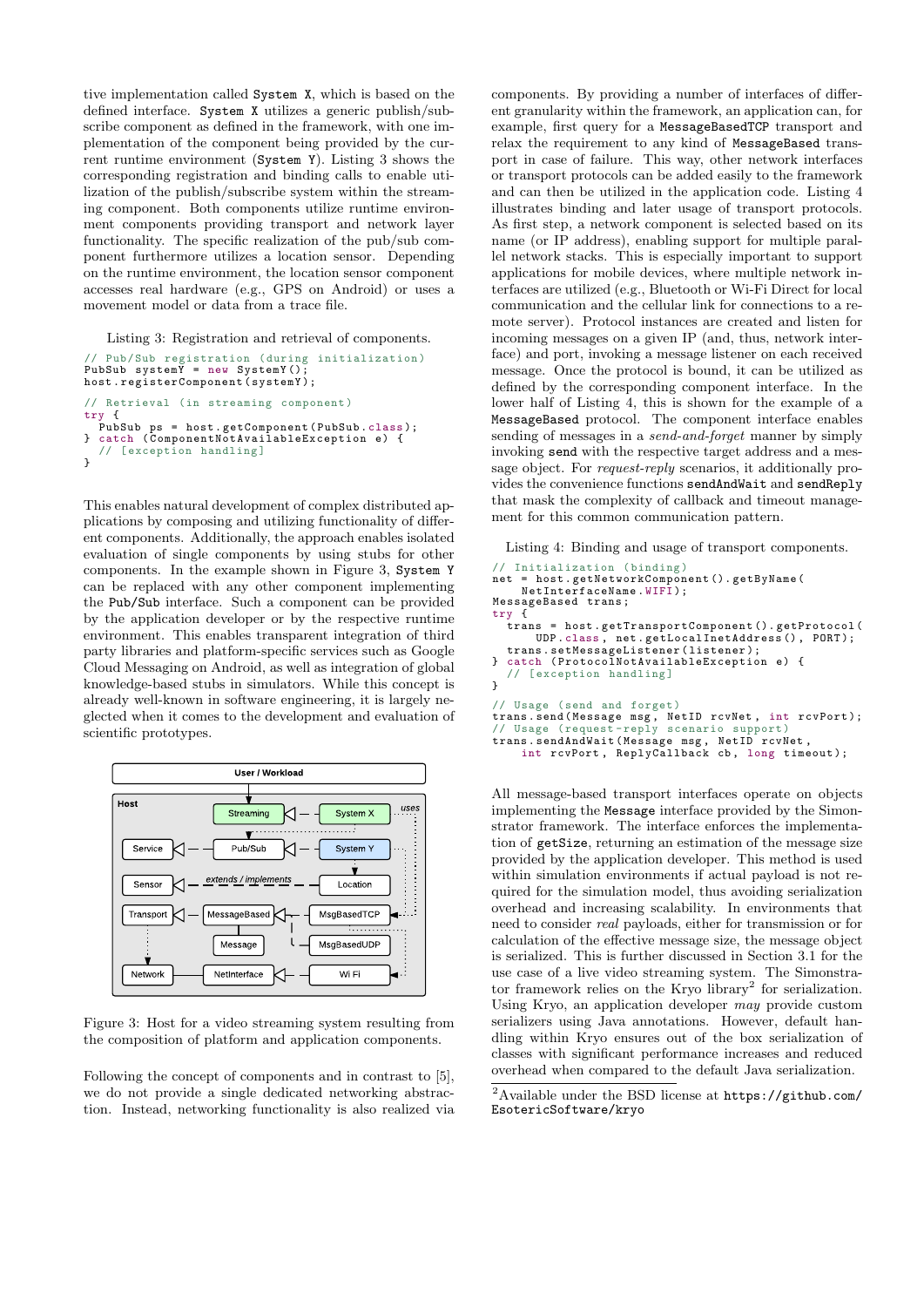Apart from interfaces for applications- and communicationrelated components, the Simonstrator framework contains interfaces for platform specific features such as access to sensors. Here, we largely mimic the API design of the Android platform, enabling developers to utilize a large fraction of the platform's features within their components via already familiar interfaces. One can easily connect sensors to traces or generators, such as the BonnMotion movement generator [2]. At the same time, real devices' location data can be used in prototypical deployments by redirecting calls to the respective Android API. This is further discussed in Section 2.2.3.

# 2.2 Runtime Environments

Instead of relying on one concrete simulator, systems developed on top of the Simonstrator framework can be deployed on a number of runtime environments that are part of the Simonstrator platform. A runtime environment can be a network simulator, an emulator, a testbed, or even a single mobile device. This enables evaluations of a common system from different perspectives and with different evaluation goals, relying on state of the art tools and platforms. In the following, we briefly discuss the runtime environments currently supported by the framework and provide pointers to the integration of additional runtimes. Case studies and sample evaluations showing the capabilities of the platform are discussed in Section 3.

#### *2.2.1 Simulation Runtime*

Event-based network or overlay simulators are a natural fit to our framework, as our abstraction of time and events follows the concept of event-based simulation. Whereas integration is straight forward for the Java-based Peerfact-Sim.KOM, an additional binding is required to communicate with the C++-based OMNeT framework, relying on a modified version of JSimpleModule<sup>3</sup>. Currently, the runtime environment for PeerfactSim.KOM features full access to all network and transport components (message-based) as well as integration with the movement models. Furthermore, the instrumentation capabilities of the Simonstrator framework are connected to the visualization and evaluation toolchain of PeerfactSim.KOM. The simulator already includes the notion of a host that manages several functional layers. The respective runtime extends the host to support dynamic binding and initialization of components. Custom components can be configured using PeerfactSim.KOM configuration files, as component creation is done in a factory pattern based on Java reflections.

As detailed in the previous section, the framework relies on a loose coupling of components. Therefore, when integrating the framework within a simulation environment, one does not need to provide implementations for all component interfaces. Instead, only those components that are relevant in the scope of the current simulation scenario need to be bridged to their respective simulation models. The models themselves as well as the scenario parameters are configured via the respective simulator. Consequently, the overall Simonstrator platform, comprising the framework with the currently utilized environment, does neither introduce nor

require another configuration language. The only components that need to be provided by every runtime environment are the scheduling component responsible for handling time, events, and operations, as well as the host acting as a container for all components. The concept of simulation runtime environments enables the utilization of a wide range of models and platforms currently available to researchers through common interfaces.

## *2.2.2 Standalone Runtime*

As a foundation for testbed deployments and emulations, we provide the Standalone environment for the Simonstrator platform. Within this environment, the application runs as a simple Java program. By connecting the scheduling component to the operating system's clock, real-time operation of the system is achieved. The Standalone environment provides implementations for network components to support sending and receiving messages via TCP and UDP. In their default implementation, the network components rely on the KryoNet<sup>4</sup> library for network communication. A singlethreaded deterministic scheduler is used, where all events (including incoming messages) pass through one queue before being executed. As container for all components, the Standalone runtime additionally provides an implementation of the host interface defined by the framework.



Figure 4: Decoupling of net I/O within the Standalone runtime in the send-and-wait scenario.

The runtime provides the scheduling component by relying on Java's ScheduledExecutorService, thereby ensuring that events are processed one after the other. As in eventbased simulations, code has to be non-blocking. This property is achieved by utilizing callbacks and worker threads whenever blocking functions (such as net I/O) are called in the runtime environment. For net I/O, this is already taken care of by the KryoNet library. In order to avoid concurrent execution of application code, incoming messages are added as new immediate events into the scheduling queue. As soon as the event is executed by the scheduler, the respective event handler (usually a message handler in the application code) is notified and can process the message.

Figure 4 illustrates the behavior of the scheduler for the request-reply scenario outlined in Section 2.1.3. The application code invokes sendAndWait on the transport component, passing a message  $m_1$  to send, a callback  $cb_{m1}$  as well as a timeout. The runtime implementation of the transport component stores the callback object  $cb_{m1}$  and spawns a

 $3$ Available at http://www.omnetpp.org/pmwiki/index. php?n=Main.JSimpleModule

<sup>4</sup>Available under the BSD license at https://github.com/ EsotericSoftware/kryonet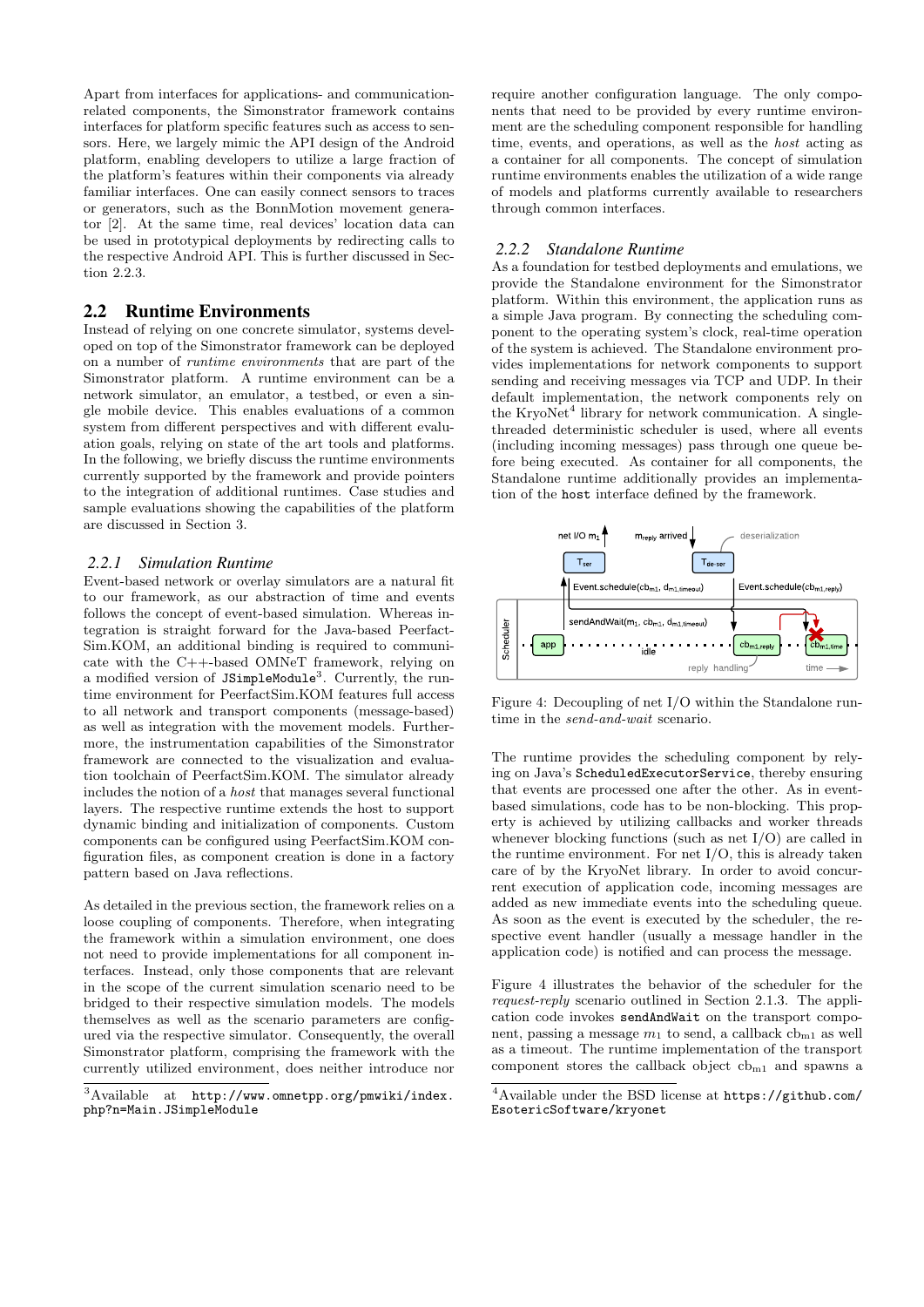new thread  $T_{ser}$ . The sendAndWait method returns immediately afterwards, thereby ending the execution of the event in the scheduler and allowing the next event to be processed. The thread  $T<sub>ser</sub>$  takes care of scheduling the timeout event cbm1,time as well as serializing the message and passing it on to KryoNet. In the example, a reply  $m_{\text{reply}}$  arrives before the timeout fires, resulting in a new thread  $T_{\text{de-}ser}$  that takes care of deserialization. The message object is then enqueued for further processing by scheduling an immediate event. In our example, the scheduler is currently idle, leading to the immediate execution of the corresponding event. As part of the callback handling provided by the MessageBased transport component, the corresponding timeout event  $cb_{m1,time}$ is disabled and will not be processed further.

#### *2.2.3 Android Runtime*

Extending the Standalone environment, the Android environment adds an application stub and bridges Androidspecific interfaces, such as access to sensors. It serves as the basis for the development of user interfaces and instrumented applications. As the Android runtime relies on the Standalone runtime, both environments are fully compatible w.r.t. message serialization and net I/O. This enables heterogeneous deployments with both, mobile Android clients and fixed computers running on a testbed such as Planet-Lab<sup>5</sup> or G-Lab/ToMaTo<sup>6</sup>.

The Android runtime serves two purposes, depending on the scope of the intended evaluation. For technical evaluations, a fully fledged Android application is usually not required. In such scenarios, the runtime supports researchers and developers by providing basic information about instrumented components through metrics. For user studies, an easy accessible user interface is required, best developed using standard Android development tools. By connecting interactions with the user interface to the respective calls of the components' APIs, and by utilizing analyzers to pass relevant component state to the user interface, a clear separation of the user interface and the functional components is achieved. In addition to the simplification of the application development, it also ensures that up-to-date component implementations can directly be used within prototypes. Furthermore, applications developed with the framework can also run on the default Android emulator. This provides easy ways to control specific parts of the Android application, such as injecting location data though our sensor interfaces.

Using the instrumentation features of the Simonstrator framework, one can easily record sensor data or user interaction patterns obtained during a field study. Such data can then be fed back to simulation models for larger-scale evaluations. Possible applications include the recording of individual users' movement traces (c.f. Section 3) as well as gathering statistics about the utilized network connection (e.g., signal strength) to later correlate that data with user behavior patterns.

#### *2.2.4 Other Runtime Environments*

Besides adding other network or overlay simulators by bridging the respective components to the simulator's models, one

can easily extend the Standalone runtime to utilize generators for specific data. One example is the BonnMotion [2] movement generator, which can be used to generate node mobility traces. Instead of relying on real GPS data, one can feed trace values generated by BonnMotion into the application by providing the respective implementation of the location sensor component. This is especially valuable during prototypical deployments relying on automated sequences of sensor data (in this case movement) to trigger specific application behavior. By relying on the location sensor abstraction provided by the framework, the underlying implementation is completely transparent to the application or other components utilizing the sensor.

# 3. EVALUATION

Within this section, exemplary use cases of the proposed Simonstrator platform are discussed. We especially want to highlight the benefits of the component-based approach for the development and evaluation of complex distributed systems on heterogeneous platforms. Therefore, two use cases are analyzed in the following: (i) a distributed live video streaming system, and (ii) a publish/subscribe middleware for augmented reality games. For each use case, the utilization and configuration of respective components from the Simonstrator platform are discussed together with the lessons learned. As the Simonstrator platform utilizes existing simulators and their models through the concept of runtime environments, we do not intend to compare the performance of different simulation models.

## 3.1 Live Video Streaming

Video streaming is a prominent application on today's mobile devices. To deal with an increasing user demand and simultaneously compensate for sudden increases in viewer numbers, CDN providers such as Akamai build large overlaybased distribution structures. They span both hundred thousands of managed servers [14] as well as actively contributing clients at the edge of the network, i.e. applying peer-to-peer (p2p) technology for an efficient distribution of content [21]. As an example for the latter case, consumers of a video stream can contribute some of their upload bandwidth to support the overall delivery process as well as reduce the load on the content provider and the CDN infrastructure. While there have been countless proposals for distributed streaming systems in fixed networks, efficiently supporting typical live streaming use cases remains a challenging problem. Furthermore, the incorporation of mobile devices in p2p systems poses an additional challenge.

If a mobile device is connected via a cellular link (i.e. 3G/4G), the upload bandwidth is not only limited but also expensive in terms of energy consumption on the device. Therefore, uploading video data via the cellular link is usually not a viable option in typical mobile environments. However, in group scenarios, the video data can be shared with other nearby devices, e.g. using Wi-Fi Direct. If done in an intelligent manner, the overall bandwidth and energy consumption of a group of devices can be reduced. However, tablets tend to be used a lot at home, typically connected to the home network using Wi-Fi and often being connected to a charger. Suddenly, even mobile devices can become fullyfledged peers in a distributed system, contributing *cheap* upload bandwidth and strengthening the overall streaming

<sup>5</sup> https://www.planet-lab.org/

 ${}^{6}$ http://master.tomato-lab.org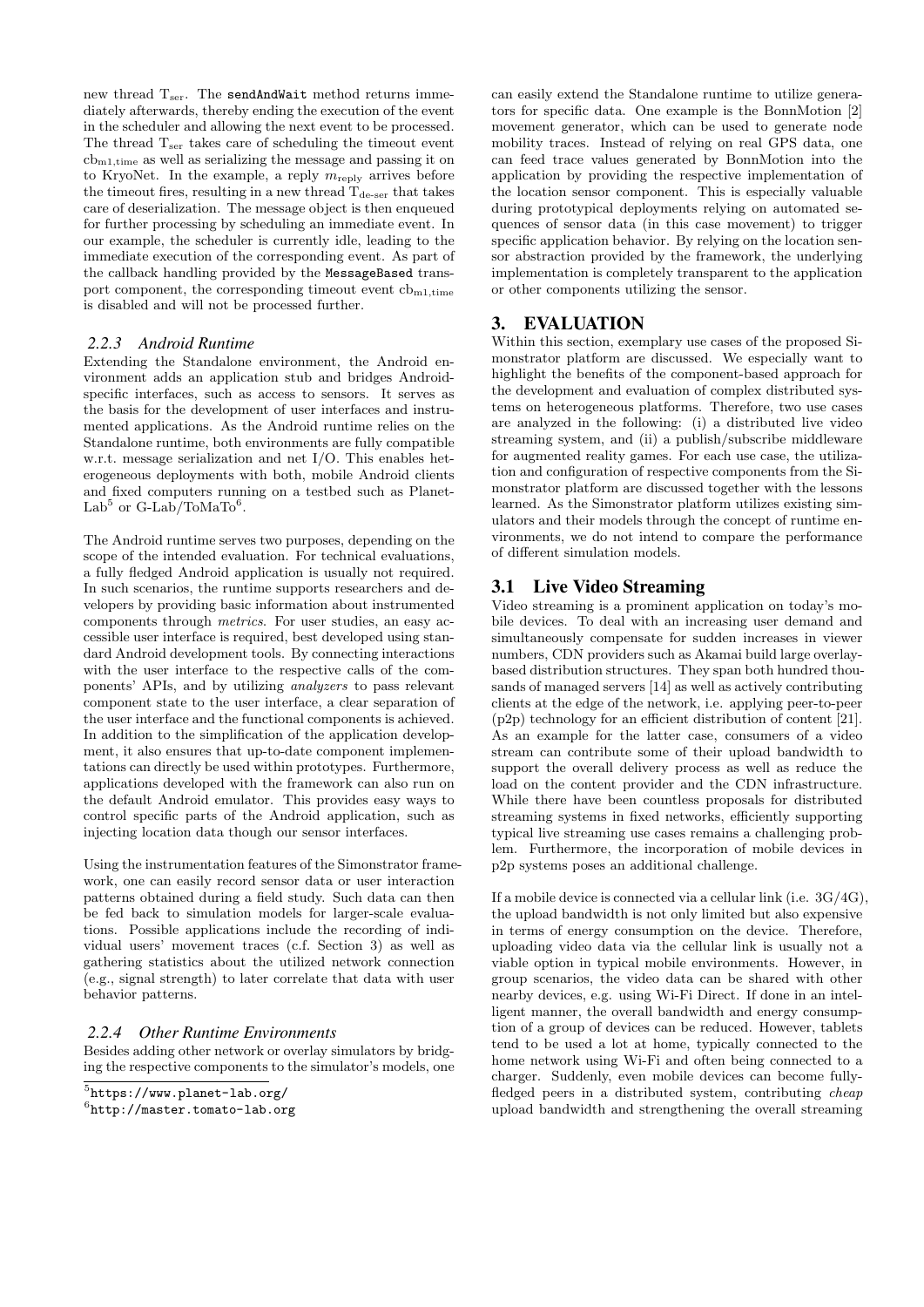system. A more severe challenge for distributed streaming approaches is the ability of a system to cope with sudden increases in the overall number of viewers, so called flash crowds. In this context, scalability of the overall system, i.e. the ability of the streaming system to quickly leverage upload bandwidth of new peers to address the fierce competition for available resources is critical and an important focus of research in this area.

These different challenges open a wide area of different evaluation scenarios that are to be considered when designing and studying new streaming systems. One recently proposed live streaming system that aims at supporting heterogeneous clients and to handle flash crowd events is TRANSIT [20, 13]. It was evaluated using the Simonstrator framework and, this way, successfully evaluated using large-scale simulations and has shown to work also as prototype running on mobile devices for small-scale demonstrations. Currently, mid-scale testbed evaluations are in preparation to complete the picture.

Figure 5 illustrates one host within the TRANSIT overlay and its usage of framework components when transmitting video blocks. These components are then mapped to the respective runtime environment, here shown for the simulator PeerfactSim.KOM as well as the prototypical deployment on Android and on testbed PCs. Note, how real video data as well as packet serialization is only used in the prototypical deployments. Within simulations, the Message interface is used to obtain the size of a message in bytes without actually creating the corresponding payload (cf. Sec. 2.1.3). This example illustrates the choice of relevant effects within the considered scenario: the actual video payload is assumed to have no influence on the macroscopic system behavior during a flash crowd and therefore is omitted when studying streaming performance and structural properties in largescale scenarios.

Figure 6 shows exemplary simulation results for synthetic flash crowd scenarios. The number of active peers as well as the arrival rate during two flash crowds with a peak of 2,500 concurrent peers and different intensities of arrival rates is shown in Figure 6a. In Figure 6b the performance of two configurations under the FC2-workload is shown in terms of video stalling events, i.e., interruptions in playback. The topology optimizations in the configuration TopT lead to a significant decrease of such interruptions during the flash crowd by lowering the average delivery tree depth (c.f. Figure 6c) and, thus, reducing the impact of peer arrivals and departures. The objective of these studies was to investigate the scaling characteristics of an improved version of the Transit system in extreme scenarios and evaluate different system variants and configurations. For this purpose, simulative evaluations were chosen (i.e. a macroscopic view) as only feasible approach to investigate a large number of different configurations with well-defined and controlled largescale streaming scenarios.

Relying on the Simonstrator framework and, thus the same core implementation, currently, mid-scale testbed experiments (i.e. with up to several hundred headless clients) are in preparation to complement the simulation results described above. The objective is still to study the scalabil-



Figure 5: Handling of video data within TRANSIT. On Android, real video payload is transmitted and passed to the media player, whereas simulations rely on getSize provided by the Message interface to increase scalability.

ity behavior of the system but under less resource-restricted conditions, now also considering more practical factors, such as variable-sized video chunks. For these testbed experiments, a recently extended version of the German-wide G-Lab testbed is used. The same version of the streaming software could be also run on PlanetLab or similar testbeds with no changes. For these experiments, the streaming system is run on Linux-based, headless testbed machines. While the data transmission of video packets is done in a full manner, the video playback at the clients is simulated. A virtual video player probes the buffer of the local streaming client for the availability of the video data and triggers stalling events on unavailable data. This allows to assess the streaming system performance across all clients in the same way as for the simulation studies, relying on a common analyzer interface as introduced in Section 2.1.2.

A step further was taken by bundling the streaming software in an Android project, where, again thanks to the Simonstrator framework, it is used as library with no need to change the actual implementation. Here, the virtual video player was replaced by a real video player library as part of an Android application. This app is used for demonstration purposes [12] and was successfully shown at different occasions to demonstrate the adaptive behavior of the streaming system. For the demonstration, the focus is on small-scale scenarios and the user-centric view on the system. Here, the graphical user interface and the interactive behavior of the system plays a more important role than other aspects studied in the simulation or headless testbed evaluations.

# 3.2 Augmented Reality Gaming

Following the success of Google's augmented reality (AR) game Ingress, location-aware games and applications are be-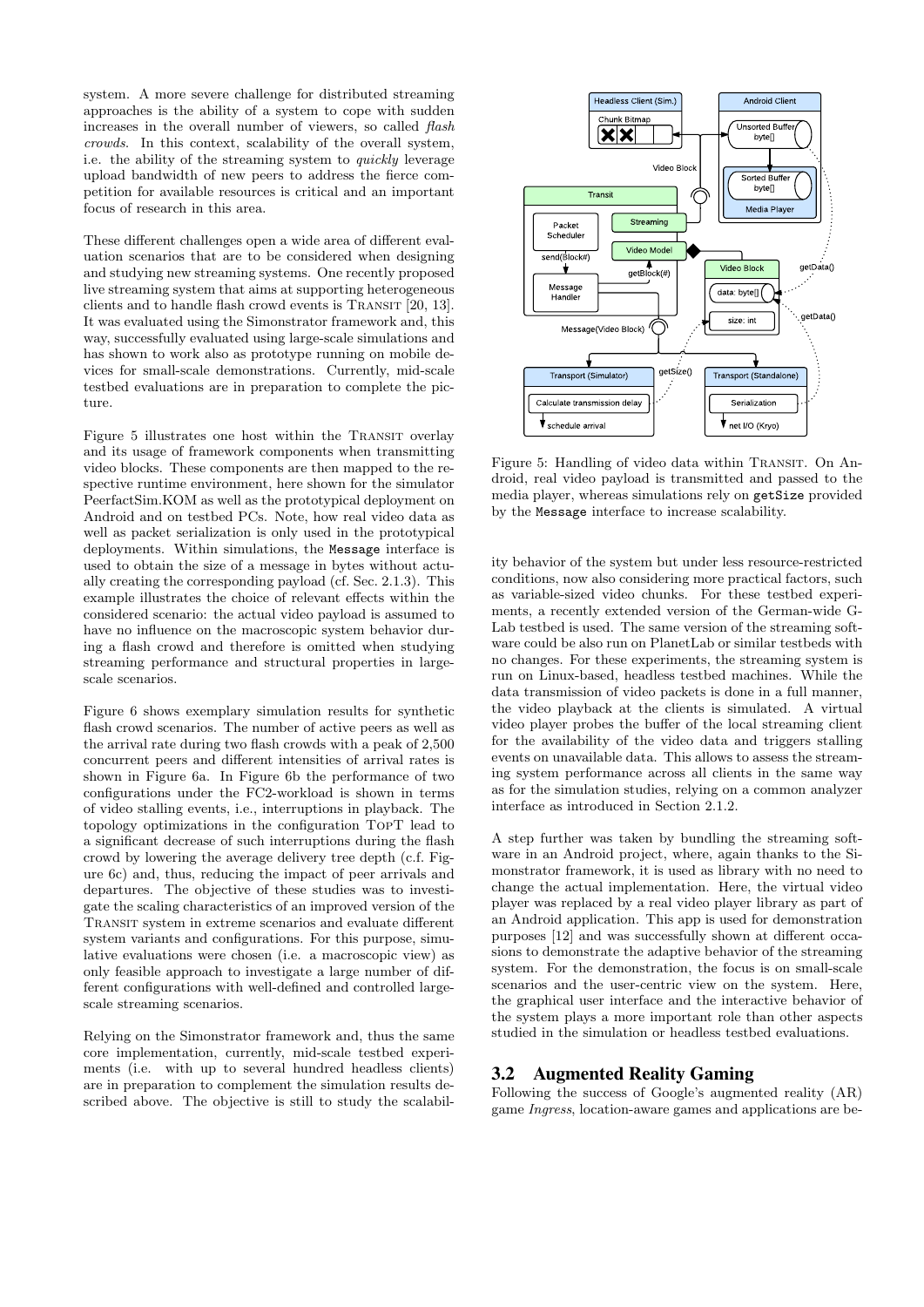

(a) Simulated flash crowd scenarios of different strengths.



(b) Performance based on video stalling events. comparison (c) Influence on topology characteristics.

Figure 6: Typical scenario and results for streaming simulations comparing different streaming system variants for the FC2 workload (adapted from [13]).

coming increasingly popular. One important property, especially of AR games, is the spatial relevance of information: interactions with the game mostly affect other players that are in physical proximity. Today, these communication characteristics are not reflected by the underlying communication system. Instead, data is sent to a centralized infrastructure (e.g., cloud data centers), although it is of local relevance. This leads to increased latencies, effectively prohibiting highly interactive applications. In previous work [11], we propose and evaluate a system for locality-aware messaging that utilizes local communication between nearby devices to augment communication via the central server.

In contrast to the video streaming example, the AR scenario is targeted solely towards mobile devices, relying on sensor data for location updates as well as on local communication, using Wi-Fi and Bluetooth. Furthermore, user movement and behavior is of primary interest as it directly determines the workload and, thus, the performance of the system. To collect realistic user traces that can then be used for larger scale simulations, an actual game is implemented using the Simonstrator Android runtime [10]. The game communicates with a central server (running within the standalone environment) using our communication middleware. The middleware is instrumented to log all events that are triggered by user interaction with the game. These measurements are stored locally on each device for later processing. Evaluating data gathered during these field studies serves two main purposes: (i) improving the workload model in our simulations to enable assessment of different local communication strategies and (ii) later evaluate the strategies under realistic conditions, especially w.r.t. the wireless communication medium.

To study user behavior and the potential savings obtained through local communication, we conducted a field study with 40 players playing the game in a public park and its di-



Figure 7: Potential for direct local communication assuming different communication ranges as well as multi-hop distribution as obtained from the field study.

rect surroundings. The players were divided into two groups that each tried to win the session by conquering locations, similar to portals in Google's Ingress. The locations were preselected based on map data and included public sights and monuments spread all over the park. In order to conquer a location, a player spawns units that follow his real-life movements and attack towers built by players of the enemy group. Thus, the chance of winning increases if more players agree on a common target to attack. However, groups can split up to speed up the process by conquering multiple (potentially weaker) targets in parallel. Two findings affecting the design of the communication middleware are shown in Figure 7. Based on the movement data and the recorded communication events of two sessions of one hour each, (a) shows the percentage of events that could be distributed locally over one hop, given a specific communication range. In (b), the corresponding results for multi-hop communication are shown for selected communication ranges, indicating that for the observed user behavior the efficiency of multi-hop communication saturates at roughly three hops, independent of the communication range. Even with singlehop communication and a range of  $3 \text{ m}$ ,  $10\%$  of the overall data can be distributed locally, motivating low-power local transmission of events via Bluetooth.

The observed effects and characteristics (cf. Figure 7a and 7b) motivated us to investigate the influence of direct communication for the transmission of events to nearby players. As published in [11], we examined the impact of different local communication protocols, which rely on Wi-Fi ad hoc, on our communication middleware by means of simulation. In a prospective step, we plan to analyze the obtained movement data from the field study to improve the utilized mobility model for a more accurate reflection of user behavior in the AR game.

Adding it up, the example shows the benefits of combined simulative and prototypical evaluation, especially when there are many environmental factors potentially influencing a system's behavior and performance. To ease such combined evaluations of mobile applications, the Simonstrator platform provides abstractions for device-specific features, such as access to sensors or multiple communication interfaces. This way, the Android prototype is kept up to date with the respective simulation model without additional implementation efforts.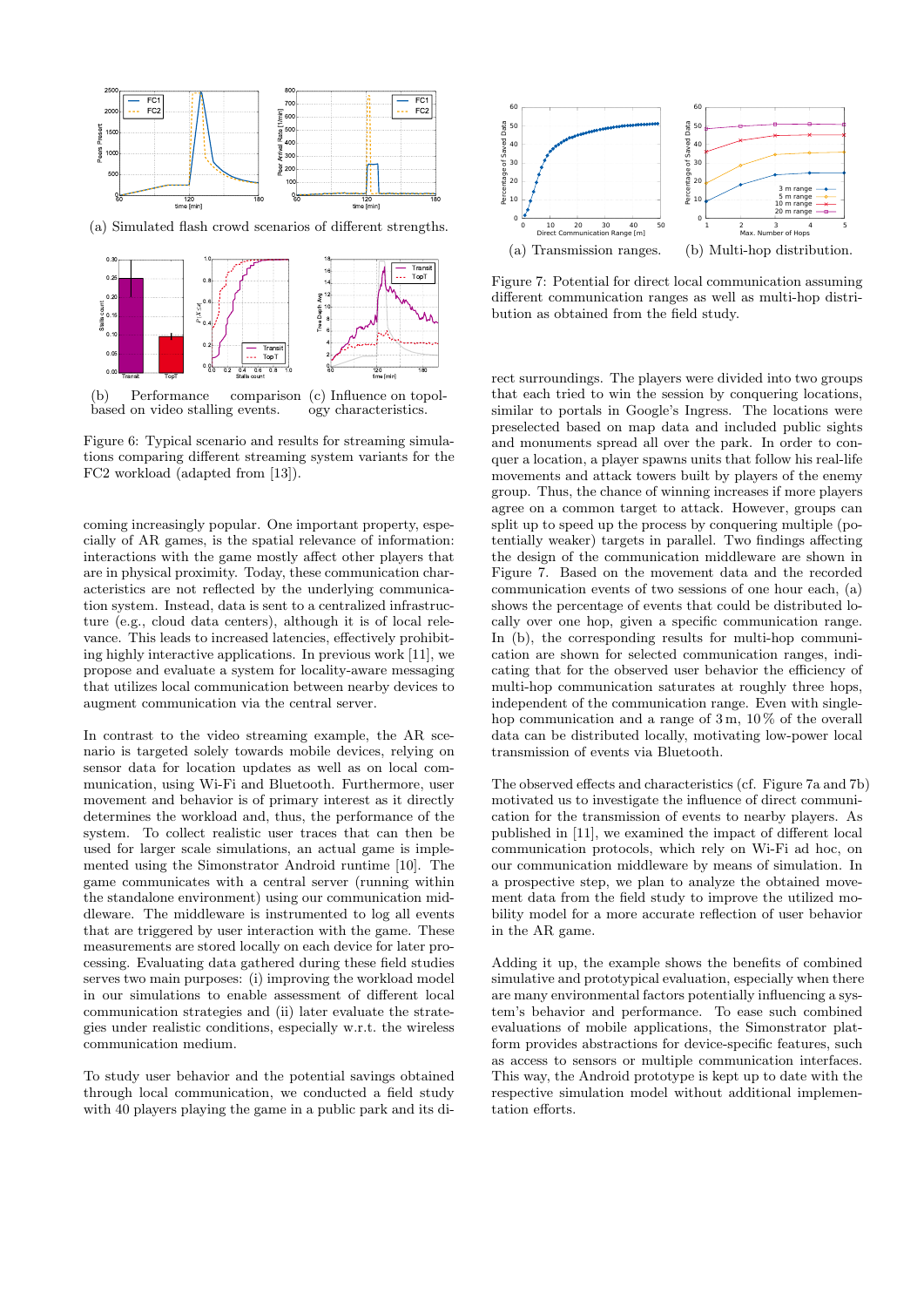# 4. RELATED WORK

Related to the Simonstrator platform comparable simulation platforms have been developed that enable combined simulative and prototypical evaluations. In the following, we start with an overview on platforms that target specific types of networks, comprising delay tolerant networks (DTNs), p2p networks, and wireless sensor networks (WSNs). Subsequently, we present related work on solutions that combine virtual or emulated machines with simulators and complete this section with a review of common network simulators.

ONE [8] is a simulator for DTNs, focusing on node movement and the resulting contact characteristics to enable evaluation of DTN protocols. The ONE simulator exports the DTN2<sup>7</sup> interface, enabling the integration of real-world applications into the simulation environment. Additionally, the simulator can communicate with DTN2 bundle routers, thereby enabling utilization of its connectivity models in testbed deployments. Our concept of runtime environments further extends the potential deployment options when compared to the ONE simulator. Furthermore, the presented Simonstrator framework with its component-based composition of experiments is not limited to one specific application scenario (DTNs). Instead, our framework enables a broader scope of evaluations with a common research prototype.

ProtoPeer [5] is closely related to our proposed framework, as Galuba et al. introduce a lightweight programming interface for developed applications on top of a simulator or a prototype. The proposed interface is limited to scheduling and network-related functionality and enforces a strict horizontal split between application and platform. The concept of Peerlets allows the composition of applications out of several functional building blocks, similar to our proposed components. However, Peerlets in ProtoPeer are limited to the application layer and cannot be provided by the platform itself. This limits the usage of platform-specific features, such as utilizing location data provided through the Android API. Therefore, the ProtoPeer approach is sufficient for fixed p2p networks that exclusively rely on the interconnection of and communication between fixed hosts, as illustrated with the Chord example by the authors. In contrast, it does not enable design and evaluation of today's mobile applications, as the abstraction in ProtoPeer is limited to only time and network-related features.

WSN research also focuses on both, simulative and prototypical evaluation of small-scale and large-scale behavior. Therefore, a number of WSN testbeds have emerged, that enable protocol assessment within a defined setup and at specific scale. For early insights as well as scenarios where not suitable testbed is available, researchers rely on simulation tools that often come bundled together with the sensor nodes' operating system. One prominent example is TOSSIM [9], providing a complete simulation environment for applications built on the TinyOS operating system. Applications and protocols written for TinyOS can be deployed on real hardware or being simulated within TOSSIM without changes to the application code itself. The compile process ensures that instead of being executed on real hardware, calls are directed to the respective simulation models. COO-

JA/MSPSim [4] goes one step further by enabling simulation and emulation of WSNs with heterogeneous operating systems. The authors argue that testing of interoperability is a key requirement when developing applications and protocols for heterogeneous sensor networks. This claim can also be applied to today's applications, running on a broad range of heterogeneous devices, ranging from mobile to fixed devices. By enabling component-based composition and evaluation of a system on different runtime environments, the Simonstrator platform helps to consider heterogeneity within the experiment setup.

Werthmann et al. [19] propose VMSimInt, utilizing virtual machines (VMs) integrated into a simulation framework. By controlling the VM's time and clock speed, as well as access to network socket operations, they enable time-scaled experiments while providing full access to the operating system's features. The focus of VMSimInt is on transport and network layer protocols, where the VM-based abstraction benefits from the realistic behavior of the network stack implemented in the operating system. Regarding the reproducibility of experiments, the authors do not control the random number generator of the host system. They argue that their approach still enables deterministic evaluation of TCP mechanisms, as protocol behavior is only affected by the system's clock in this case. However, VMSimInt adds a considerable amount of overhead. Consequently, it can not be used to evaluate larger distributed systems such as the streaming system discussed in Section 3. Furthermore, it does not provide an abstraction for heterogeneous platforms, as the studied application has to be programmed for the respective OS. Still, one could integrate applications developed with the Simonstrator framework into VMSimInt to study network-layer effects by using the Standalone runtime environment inside a virtual machine.

SliceTime [18] constitutes an emulation platform that combines event-based simulations with virtual machines to examine macroscopic as well as microscopic effects on the evaluated communication protocol. The platform consists of three components, comprising a synchronizer, a simulator, and one (or multiple) virtual machines. The synchronizer is used to coordinate and synchronize the execution of the considered communication protocol that is executed on the simulator and the virtual machines. Dependent on the speed of the simulation, the synchronizer either throttles the simulator if simulations run faster than real time or stops the virtual machines otherwise. SliceTime relies on the network simulator ns-3 [6], which facilitates to reuse the code from simulations for the deployment on the virtual machines. As is the case with VMSimInt, SliceTime does not provide an abstraction for heterogeneous platforms, especially considering mobile devices.

By providing the respective runtime environments for the Simonstrator framework, one can integrate other simulation engines and utilize existing models during evaluation. In this work, we discussed the integration of the Peerfact-Sim.KOM overlay simulator and the OMNeT++/INET network simulator. As only the core framework functionality (e.g., scheduling and the host implementation) has to be provided by the runtime implementation, other simulators can be integrated easily.

<sup>7</sup> http://www.dtnrg.org/wiki/Code